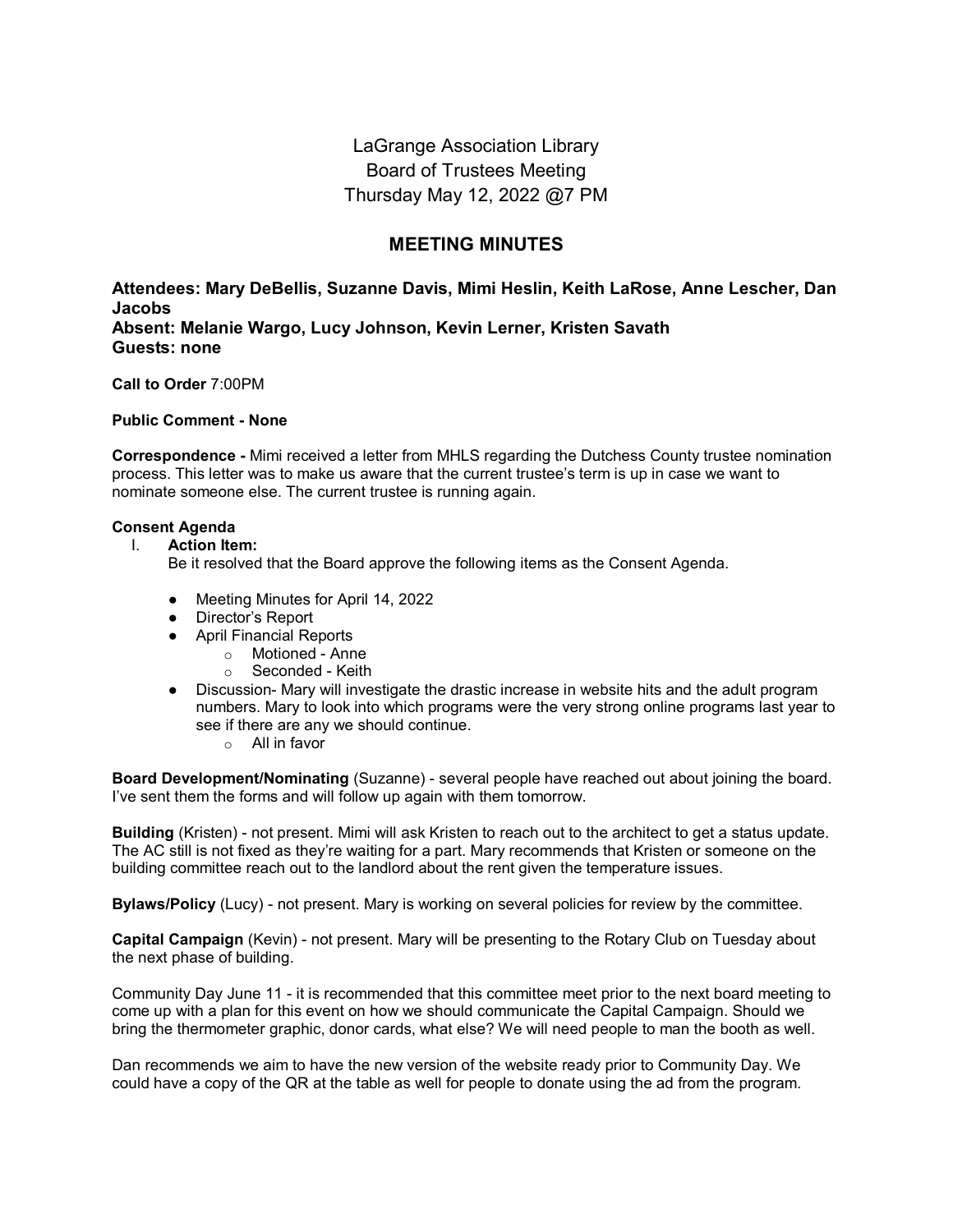## **Finance** (Dan)

## I. **Action Item:**

Be it resolved that the Board accept a gift in the amount of \$252.92 from the Paul Lenci Memorial and approve an increase to the 2022 annual budget in the same amount.

- Motioned Suzanne
- Seconded Anne
- All in favor

## II. **Action Item:**

Be it resolved that the Board accept the Learn Play Create (LPC) grant in the amount of \$49,999.99 and approve an increase to the 2022 annual budget in the same amount.

- Motioned Anne<br>○ Seconded Suza
- Seconded Suzanne
- All in favor

### III. **Action Item:**

Be it resolved that the Board accept the Stewart's Holiday Match grant in the amount of \$750.00 and approve an increase to the 2022 annual budget in the same amount.

- Motioned Anne
- Seconded Suzanne
- All in favor

**Friends** (Anne) - A request from the Library to fund the Battle of the Books Competition will be discussed at the next Friends meeting.

**Fundraising** (Kevin) - not present

**Long Range Planning** (Keith) - nothing to report. Discussion of updating the survey to include a question about in-person vs. virtual programs.

**Personnel** (Suzanne) - nothing to report

### **Old Business**

### I. **Action Item:**

Be it resolved that the Board accept the 2021 IRS 990 for filing and approve the Board President to authorize Kosar and Company PC to file the return electronically on behalf of the Library.

- Motioned Dan
- Seconded Suzanne
- All in favor

### **New Business**

### I. **Action Item:**

Be it resolved that the Board accept the engagement letter from Kosar and Company PC, at their current year fee of \$2,000, with additional billing adjustments made at their standard rate for time spent on Quick Books adjustments, and authorize the Board President to sign the agreement.

- Motioned Dan
- Seconded Keith
- All in favor
- II. **Discussion:** Board-to-Board visit from the MHLS Dutchess County trustees
	- They would like to attend a board meeting as guests to be aware of what's happening in the libraries. Keith recommended we invite them for the fall.
- IV. **Anne**  Visited the Goshen library recently and got additional ideas for how we could run Friends area setup and donations here.
- V. **Next meeting**  everyone is requested to bring laptops so we can go through Drive together so that everyone can learn how to best use it. Mary is to set up an online meeting so we can record the training session for future reference.